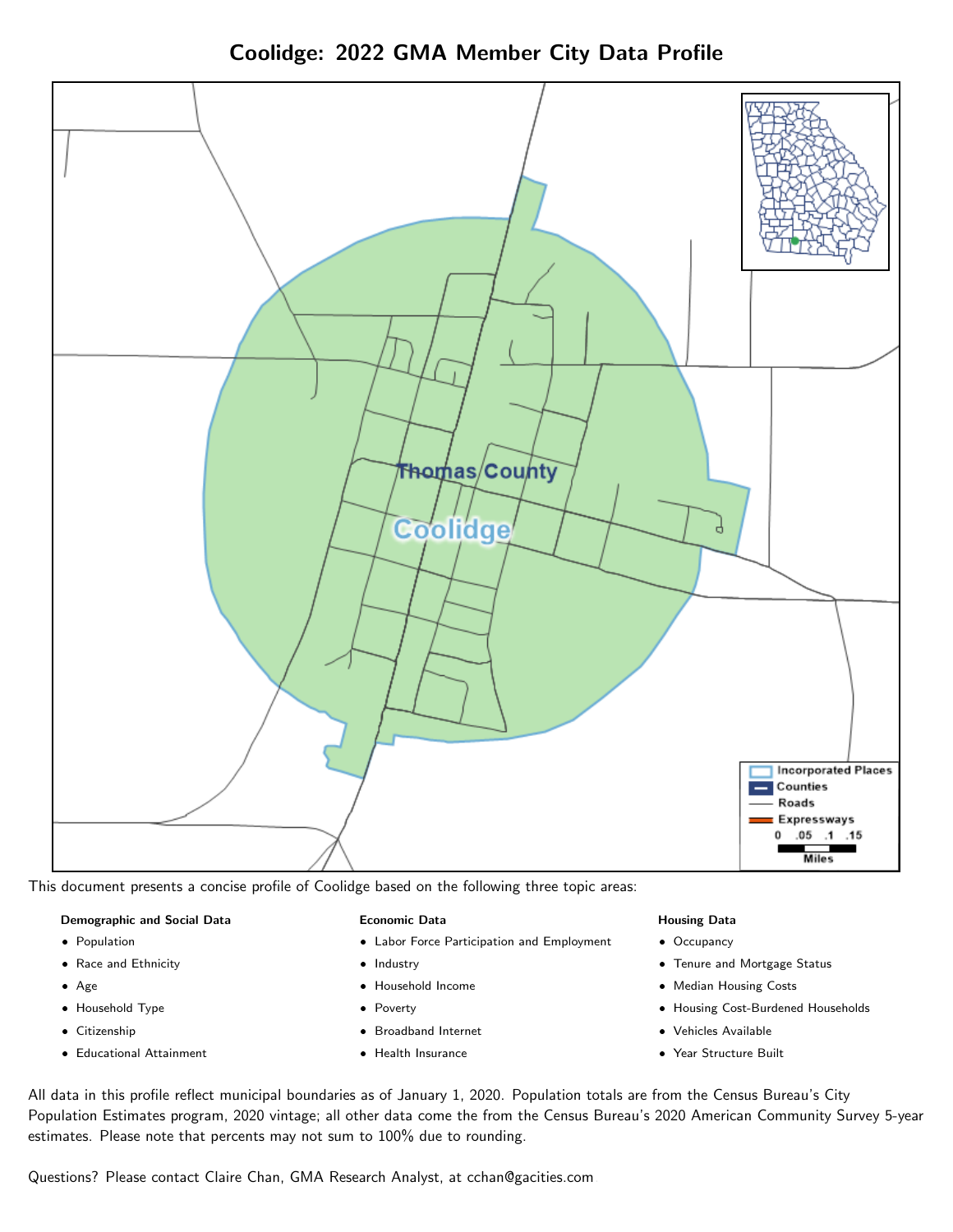# Coolidge: Demographic and Social



Age 0% 2% 4% 6% 8% 10% 12% Male **Female**  $12\%$  10% 8% 6% 4% 85 and over 80-84 75-79 70-74 65-69 60-64 55-59 50-54 45-49 40-44 35-39 30-34 25-29 20-24 15-19 10-14 5-9 Under 5

### **Citizenship**



Source: American Community Survey, 2020 5-year estimates, table B05002 Source: American Community Survey, 2020 5-year estimates, table B15002

#### Race and Ethnicity



Source: U.S. Census Bureau, City Population Estimates, 2020 vintage Source: American Community Survey, 2020 5-year estimates, table B03002

## Household Type



Source: American Community Survey, 2020 5-year estimates, table B01001 Source: American Community Survey, 2020 5-year estimates, table B11001

#### Educational Attainment



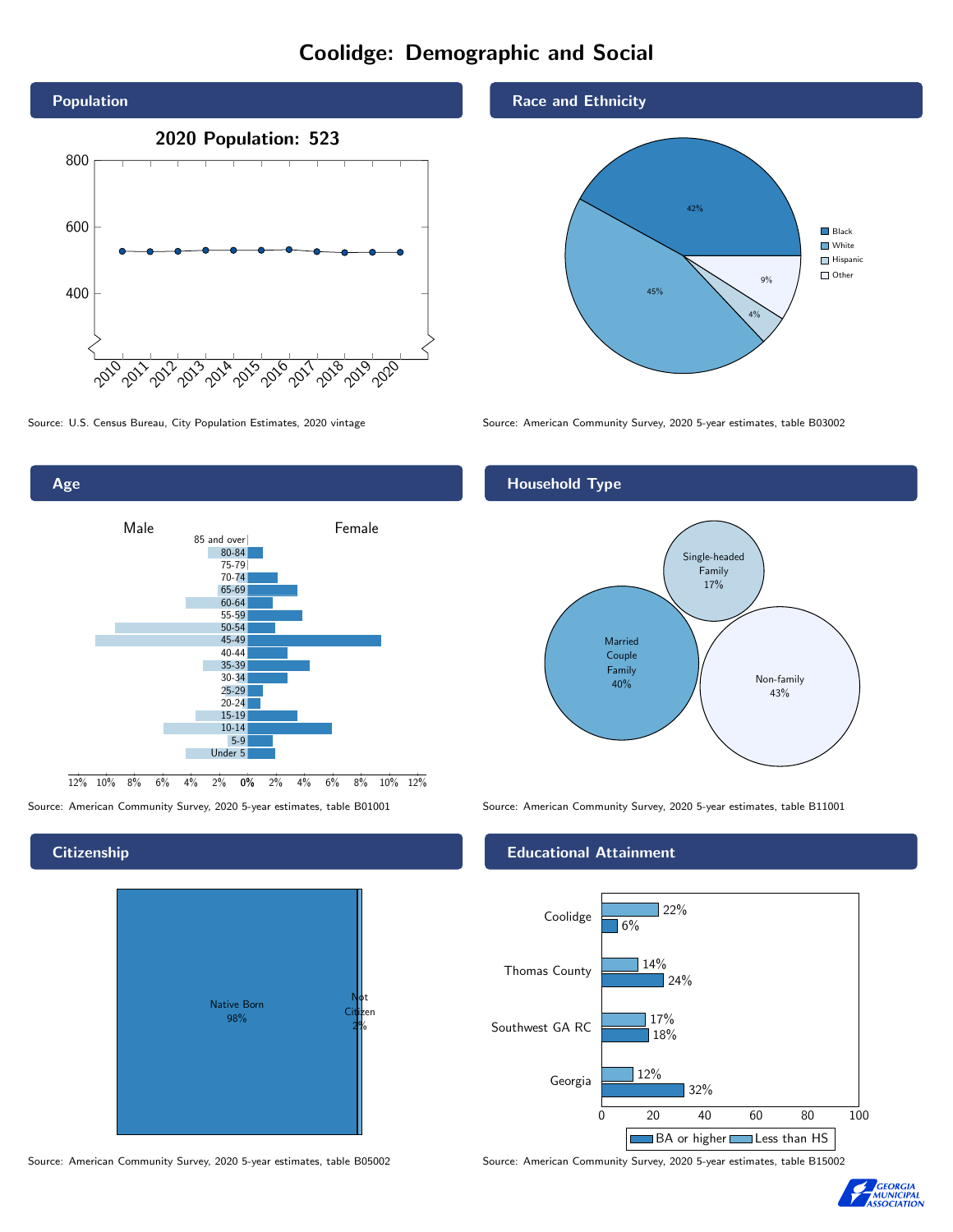# Coolidge: Economic



Source: American Community Survey, 2020 5-year estimates, table B23001 Note: Unemployment rate is based upon the civilian labor force.



Source: American Community Survey, 2020 5-year estimates, tables B19013 and B19025 Source: American Community Survey, 2020 5-year estimates, table B17010



Source: American Community Survey, 2020 5-year estimates, table B28002 Source: American Community Survey, 2020 5-year estimates, table B18135

## Industry

| Agriculture, forestry, fishing and hunting, and mining      | $2\%$ |
|-------------------------------------------------------------|-------|
| Construction                                                | 4%    |
| Manufacturing                                               | 9%    |
| <b>Wholesale Trade</b>                                      | 9%    |
| Retail Trade                                                | 16%   |
| Transportation and warehousing, and utilities               | $1\%$ |
| Information                                                 | $0\%$ |
| Finance and insurance, real estate, rental, leasing         | 2%    |
| Professional, scientific, mgt, administrative, waste mgt    | 20%   |
| Educational services, and health care and social assistance | 20%   |
| Arts, entertainment, recreation, accommodation, food        | 3%    |
| service                                                     |       |
| Other services, except public administration                | 10%   |
| Public administration                                       | $4\%$ |

Source: American Community Survey, 2020 5-year estimates, table C24030

#### **Poverty**



#### Health Insurance